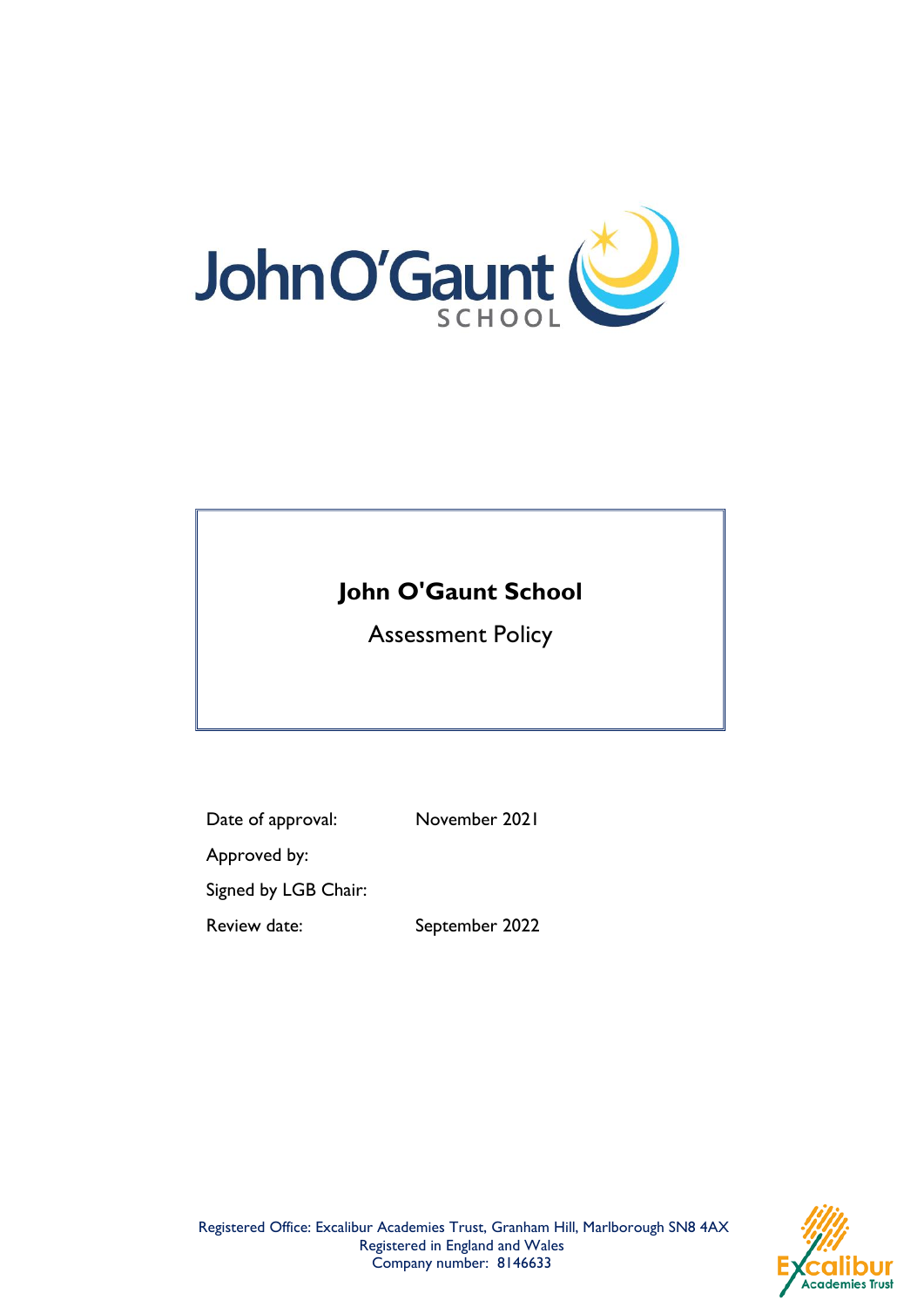

### **Aim**

To develop a system of assessment, marking and reporting which satisfies the needs of students, parents and staff, whilst improving the levels of attainment and progress for all JOG students.

### **Proposal**

The assessment policy must enable us to:

- demonstrate that students are making progress Year 7-11
- report to parents, governors and Excalibur at 3 key times throughout the year
- adapt our assessments and bring them into line with the new GCSE specifications
- consistently apply the procedures across all subject areas

We have agreed the following approach for the different year groups across the school:

### **Year 7 and 8 Assessment/Homework**

### **Assessment Terms**

The minimum expectation for Year 7 and 8 is that **at least** 1 of the following home learning activities will be set by each subject:

#### **Recall Test (to include Literacy or Numeracy)**

- Students will be expected to prepare for a 25 mark knowledge test. They should be given a reasonable amount of preparation time (at least 3 days) and it should be made very clear what they will be tested on.
- There must be a clear recognition of marks for literacy (between 5-10)
- The test will be sat in class, and can be marked by the students (if appropriate)
- Tests can be differentiated according to the ability of the group e.g. Aspire, Endeavour or Discover, or it can be differentiated by the ability level within a mixed ability group.
- Tests will be graded as follows:
	- 22-25 Platinum
	- 18-21 Gold
	- 14-17 Silver
	- 9-13 Bronze 1
	- 1-8 Bronze 2

#### **Depth – What can they do?**

- This will be an extended piece of work, which tests the students' application of their knowledge.
- It should be closely linked to the new GCSE specifications, and appropriate for the abilities of the students in the class. It may take the form of GCSE style question/s
- Every 'Depth' piece must come with very clear assessment criteria, but should ultimately be marked out of 25. (It could be that this is made up of 3x exam questions totalling 22, or 1 single extended piece of writing totalling 22 marks) **3 marks will be allocated for SPAG**.
- Every 'Depth' piece will be completed in class after preparation time at home.
- Depth pieces will be graded as follows: 22-25 Platinum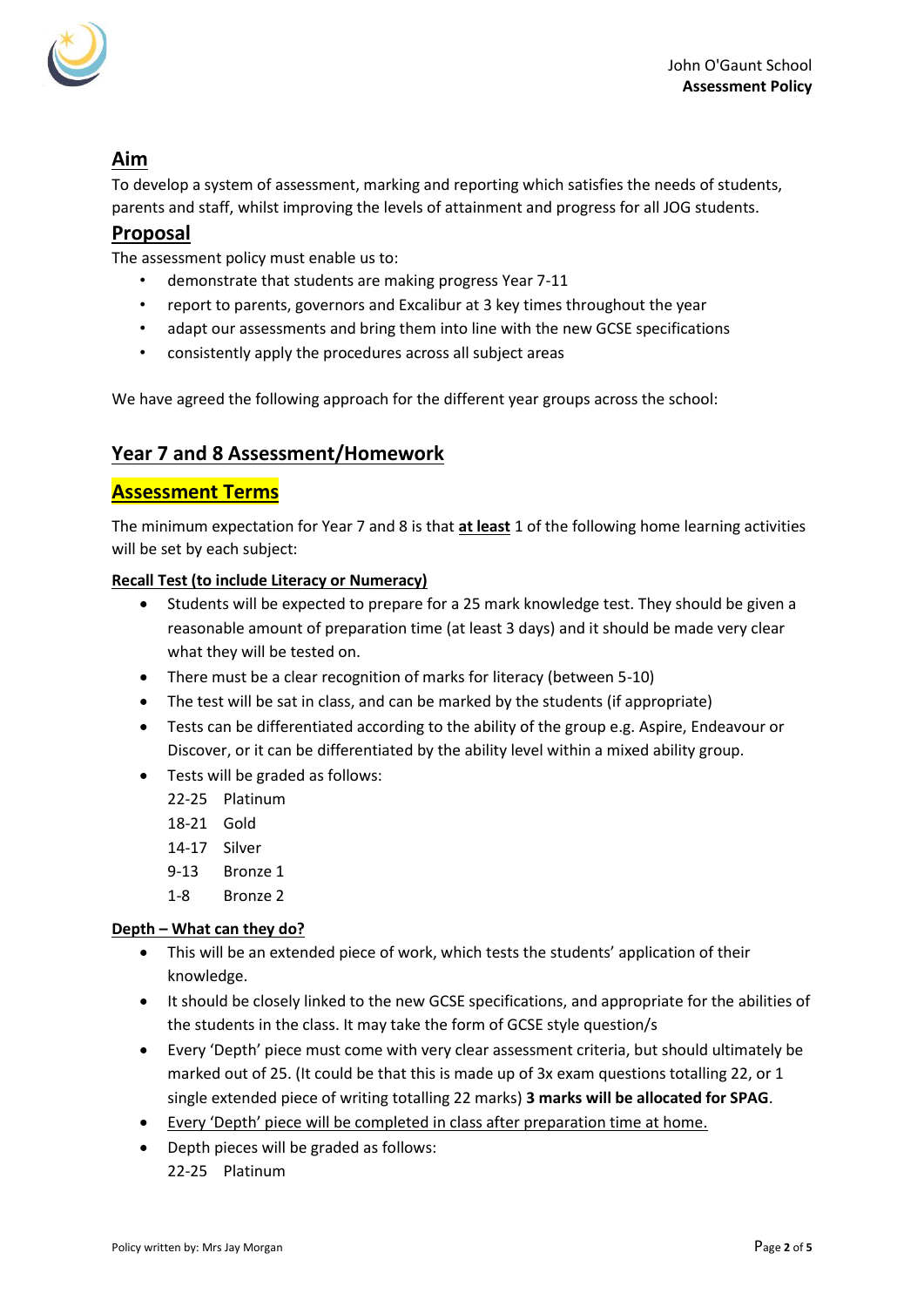

- 18-21 Gold
- 14-17 Silver
- 9-13 Bronze 1
- 1-8 Bronze 2
- Each 'depth' piece must be marked and returned with feedback. *Students must write their score in their 'Tracker sheet' in their books.*
- Students must use DIRT to improve their work at the beginning of the next lesson.

#### **Other Homeworks**

There will be an expectation in all subjects that other types of homework will be set. These homeworks must be completed by students, but may not be marked or assessed.

These homeworks could include:

- Reading a chapter of a book/play
- Learning lines for a play
- Researching a topic which will be discussed in the following lesson
- Learning language vocabulary
- Consolidating learning from class e.g. a series of Maths problems to be completed on 'MyMaths'
- Preparing material for an Art or Technology lesson

### **Exam Terms**

- Students will sit subject exams. This provides an opportunity for us to accurately assess how well the students are progressing, whilst getting them used to more formal testing.
- The assessment period will be 1-2 weeks, depending on student timetables.
- During this term, homeworks will be kept to a minimum, but could involve preparation for their exams.
- It is possible that there will be no other formal assessment, staff feedback or testing in the examined subjects during the term.
- Exams can be differentiated according to the ability of the group.
- Exams will include 3 marks for SPAG
- Exams will be graded as follows:
	- 22-25 Platinum
	- 18-21 Gold
	- 14-17 Silver
	- 9-13 Bronze 1
	- 1-8 Bronze 2

### **Year 9, 10 and 11 Assessment/Homework**

### **Assessment Terms**

The minimum expectation for Years 9-11 is that **at least** 1 'Knowledge Tests' will be set each 'small' term

#### **Recall Test (to include Literacy or Numeracy)**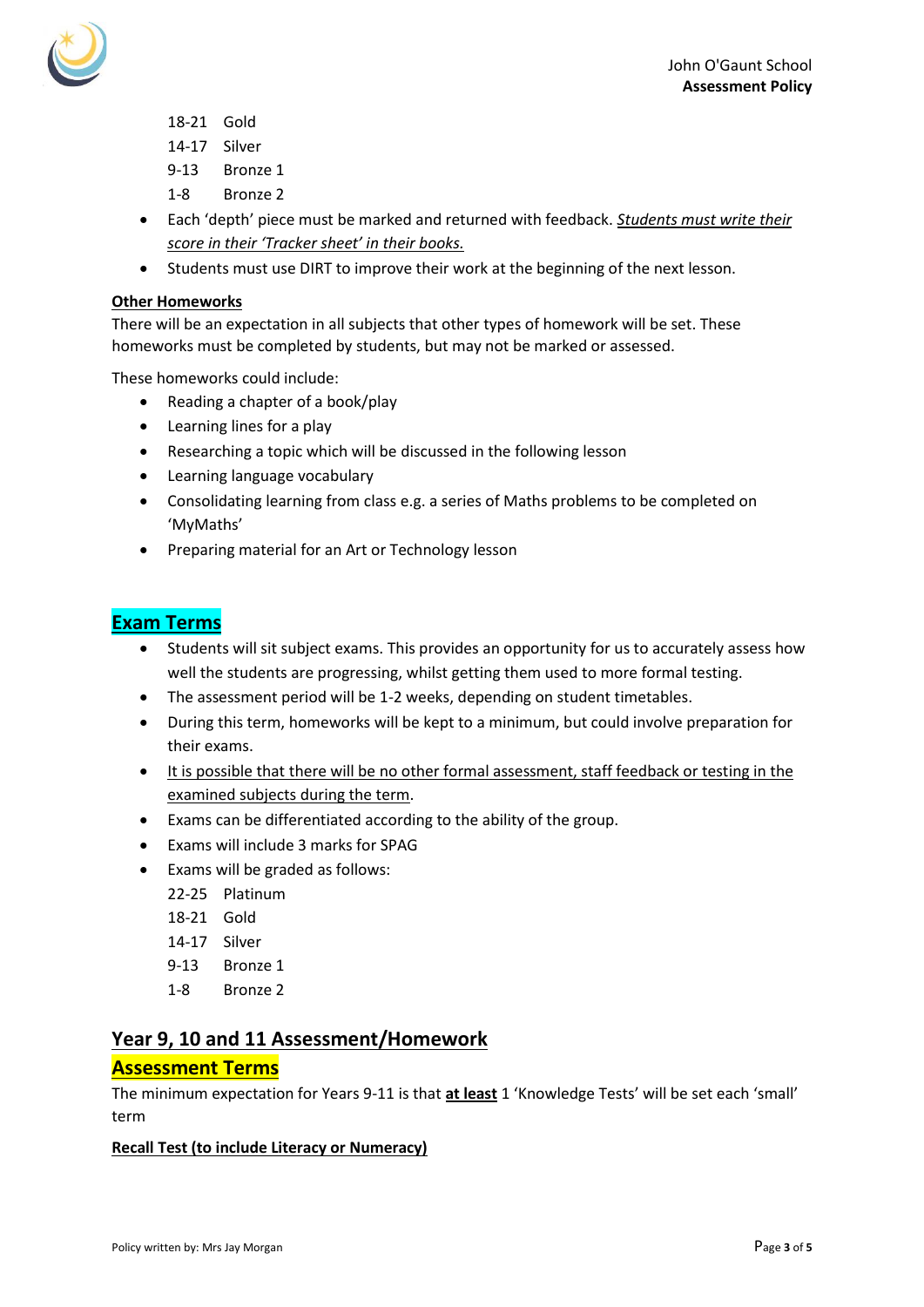



- Students will be expected to prepare for a 25 mark knowledge test. They should be given a reasonable amount of preparation time (at least 3 days) and it should be made very clear what they will be tested on.
- There must be a clear recognition of marks for literacy (between 5-10)
- The test will be sat in class, and can be marked by the students (if appropriate)
- Tests can be differentiated according to the ability of the group e.g. Aspire, Endeavour or Discover, or it can be differentiated by the ability level within a mixed ability group.
- Tests will be graded as follows:
	- 22-25 Platinum
	- 18-21 Gold
	- 14-17 Silver
	- 9-13 Bronze 1
	- 1-8 Bronze 2

#### The minimum expectation for Years 9-11 is that **at least** 1 'Depth' Assessment will be set each 'small' term. *The frequency of 'Depth' assessments should increase in Years 10 and 11 to at least 3-4 per 'big' term.*

#### **Depth – What can they do?**

- This will be an extended piece of work, which tests the students' application of their knowledge.
- It should be closely linked to the new GCSE specifications, and appropriate for the abilities of the students in the class. It **must** take the form of GCSE style question/s
- Every 'Depth' piece must come with very clear assessment criteria, including marks for SPAG and must be graded according to the new GCSE specification i.e. 9-1 grades
- Each 'depth' piece must be marked and returned with feedback. *Students must write their score in their 'Tracker sheet' in their books.*
- Students must use DIRT to improve their work at the beginning of the next lesson

#### **Other Homeworks**

There will be an expectation in all subjects that other types of homework will be set. These homeworks must be completed by students, but may not be marked or assessed.

These homeworks could include:

- Reading a chapter of a book/play
- Learning lines for a play
- Researching a topic which will be discussed in the following lesson
- Learning language vocabulary
- Consolidating learning from class e.g. a series of Maths problems to be completed on 'MyMaths'
- Preparing material for an Art or Technology lesson